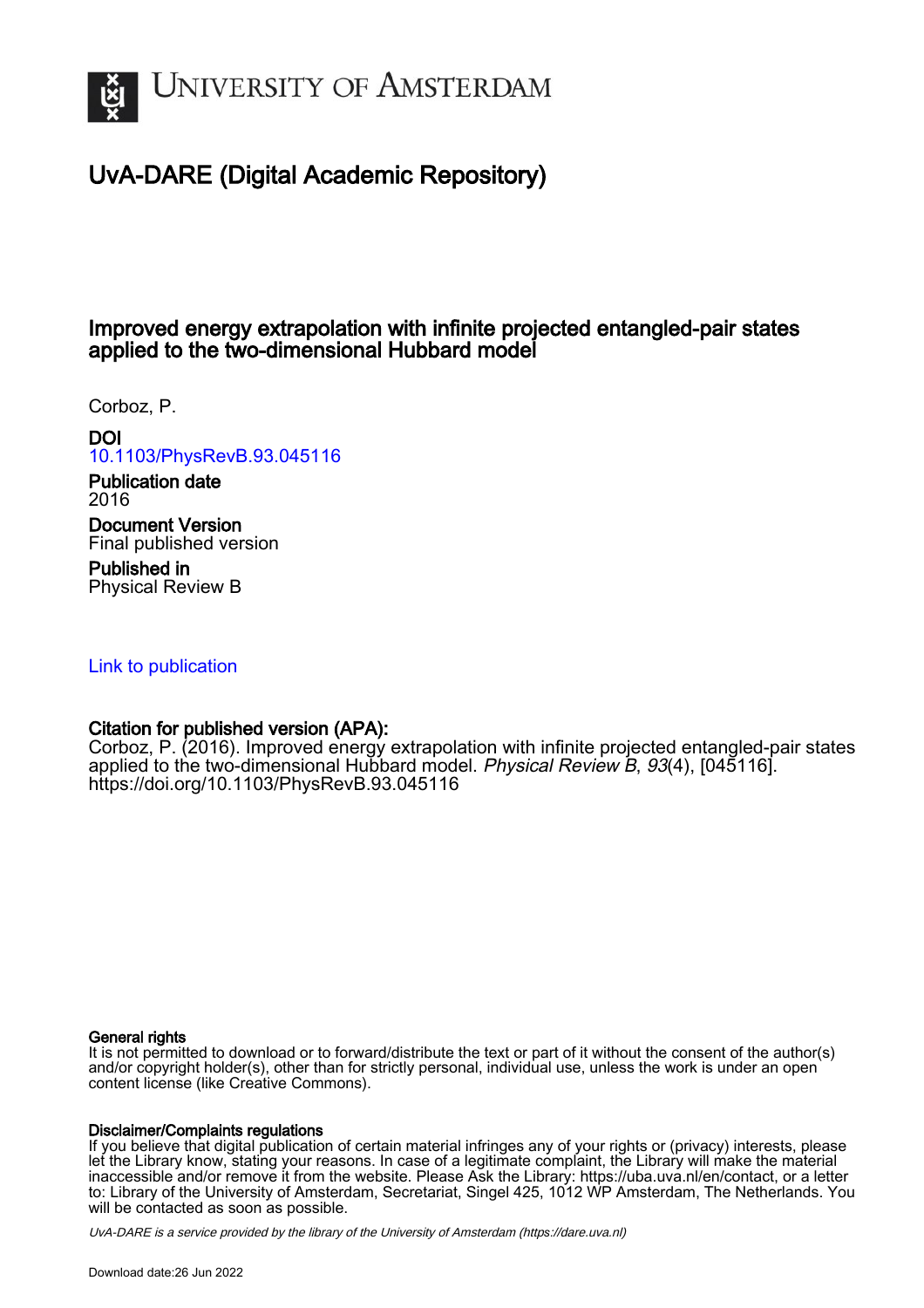## **Improved energy extrapolation with infinite projected entangled-pair states applied to the two-dimensional Hubbard model**

Philippe Corboz<sup>\*</sup>

*Institute for Theoretical Physics, University of Amsterdam, Science Park 904, Postbus 94485, 1090 GL Amsterdam, The Netherlands* (Received 25 August 2015; revised manuscript received 22 December 2015; published 14 January 2016)

An infinite projected entangled-pair state (iPEPS) is a variational tensor network ansatz for two-dimensional wave functions in the thermodynamic limit where the accuracy can be systematically controlled by the bond dimension *D*. We show that for the doped Hubbard model in the strongly correlated regime ( $U/t = 8$ ,  $n = 0.875$ ) the iPEPS yields lower variational energies than state-of-the-art variational methods in the large two-dimensional limit, which demonstrates the competitiveness of the method. In order to obtain an accurate estimate of the energy in the exact infinite-*D* limit we introduce and test an extrapolation technique based on a truncation error computed in the iPEPS imaginary time evolution algorithm. The extrapolated energies are compared with accurate quantum Monte Carlo results at half-filling and with various other methods in the doped, strongly correlated regime.

DOI: [10.1103/PhysRevB.93.045116](http://dx.doi.org/10.1103/PhysRevB.93.045116)

#### **I. INTRODUCTION**

The accurate study of strongly correlated systems is one of the biggest challenges in condensed matter physics. A well-known example is the two-dimensional (2D) Hubbard model [\[1\]](#page-7-0), which potentially captures the relevant physics of the cuprate high- $T_c$  superconductors. Despite its simplicity and the enormous effort made to try to solve the model, the phase diagram of the Hubbard model is still controversial. Still, in recent years substantial progress has been achieved with a variety of different numerical methods (see, e.g., Refs. [\[2–9\]](#page-7-0)), so that there is hope that the full solution of the Hubbard model may be within reach in the near-future. For recent state-of-the-art benchmark results from various methods, see Ref. [\[9\]](#page-7-0).

Solving systems in one dimension is under far better control than solving in two dimensions, mostly thanks to the well-known density-matrix renormalization-group (DMRG) method [\[10\]](#page-7-0). DMRG has an underlying variational tensor network ansatz, called the matrix product state, in which the wave function is efficiently represented by a trace over the product of tensors. The accuracy of the ansatz can be systematically controlled by the bond dimension *D* of the tensors, and one typically reaches extremely accurate results in one dimension (and quasi–one dimension). DMRG can also be used to study 2D systems (typically on cylinders) by mapping the system onto a 1D problem with long-ranged interactions [\[11\]](#page-7-0). However, the computational cost scales exponentially with the width of the cylinder such that the approach is not scalable to large 2D systems [\[12\]](#page-7-0).

In order to overcome this exponential scaling 2D tensor network ansatzes have been developed, such as projected entangled-pair states (PEPS [\[13–16\]](#page-7-0); also called tensor product states [\[17,18\]](#page-7-0)) and the 2D multiscale entanglement renormalization ansatz [\[19,20\]](#page-7-0). These networks are designed in such a way that they reproduce an area-law scaling of the entanglement entropy which a large class of relevant 2D ground states fulfills [\[21\]](#page-7-0). The involved methods are technically more complicated than matrix-product-state-based

approaches, which is one of the main reasons why it took several years to develop these methods. However, recently there have been substantial breakthroughs which clearly demonstrate the enormous potential of 2D tensor networks. For example, it was shown for the *t*-*J* model [\[22\]](#page-7-0) that infinite PEPS (iPEPS)—an ansatz for a state in the thermodynamic limit—yield lower variational energies than the state-of-the-art results from the fixed-node Monte Carlo (FNMC) method [\[23\]](#page-7-0). Another example is the Shastry-Sutherland model in a magnetic field [\[24\]](#page-7-0), where iPEPS helped us to gain a new understanding of the magnetization process, thanks to largely unbiased simulations.

Thus, already current (i) PEPS algorithms can outperform (or compete with) the best variational methods for strongly correlated fermionic models like the *t*-*J* model and also for frustrated spin systems (see, e.g., Refs. [\[25–27\]](#page-7-0)). In this paper we show that the same is true also in the strongly correlated regime of the 2D Hubbard model, where we find variational energies lower than the best variational Monte Carlo results for large 2D systems [\[9\]](#page-7-0).

One major difficulty in iPEPS simulations so far has been to obtain an accurate estimate of the energy in the exact, infinite-*D* limit. Typically the energy does not smoothly depend on the bond dimension *D*, which makes extrapolating the finite-*D* data to the infinite-*D* limit problematic. Accurate extrapolations become particularly important if several states at finite *D* are strongly competing, as, e.g., in the *t*-*J* model [\[22\]](#page-7-0), where uniform and stripe states exhibit almost the same energy at finite *D*. A precise estimate of the energy is crucial to identifying the true ground state among these competing states.

In this paper we propose and test an approach to extrapolating the energy based on a truncation error *w* which quantifies the degree of approximation in the iPEPS imaginary time evolution algorithm. This quantity plays a role similar to that of the truncation error in conventional DMRG simulations, which is typically used to extrapolate energies. Empirically we find here that the energy varies in a much smoother way with *w* than with  $1/D$  such that an extrapolation in  $w \to 0$ yields an improved estimate of the exact ground-state energy.

We benchmark this extrapolation technique for the 2D Hubbard model, first in the exactly solvable  $U/t = 0$  limit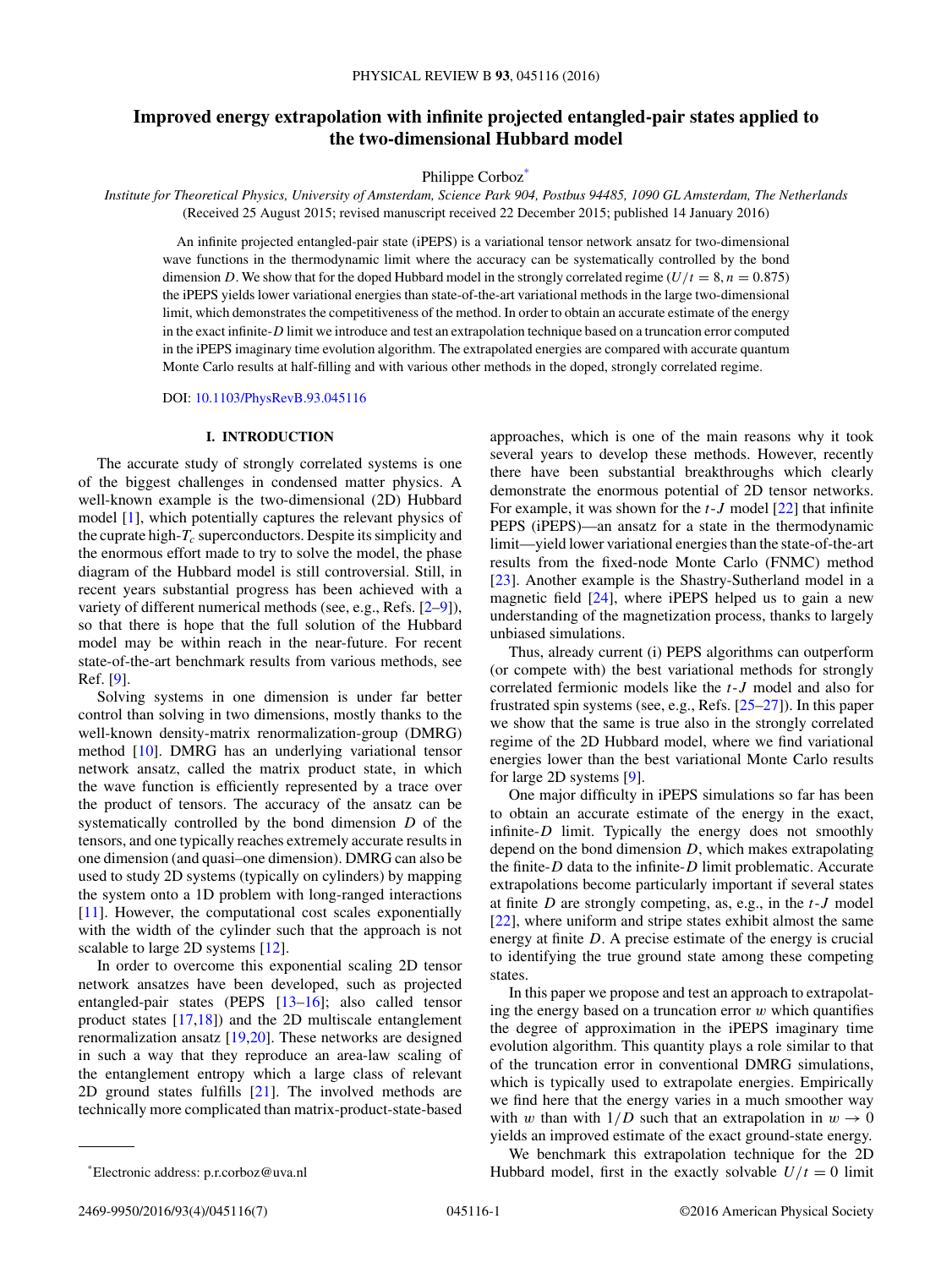<span id="page-2-0"></span>(which is particularly challenging for iPEPS since the ground state is strongly entangled), then at finite  $U/t$  at half-filling, where we compare our results with accurate quantum Monte Carlo results [\[9\]](#page-7-0). Finally, we also provide an estimate of the energy in the doped, strongly correlated regime  $(U/t = 8$ ,  $n = 0.875$  and a comparison with various other methods from Ref. [\[9\]](#page-7-0).

This paper is organized as follows. In the next section we give a short introduction to the iPEPS ansatz and the ground-state algorithm based on imaginary time evolution. In Sec. III we discuss ways to perform energy extrapolations with iPEPS; in particular, we explain how to compute a truncation error and use this quantity as an extrapolation parameter. In Sec. [IV](#page-3-0) we present our finite *D* and extrapolated energies for the 2D Hubbard model and a comparison with other methods. Finally, in Sec. [V](#page-5-0) we summarize our findings and give prospects for solving the Hubbard model. In the Appendix we present additional results for the 2D Heisenberg model and a model of noninteracting spinful fermions with a pairing potential, to provide further evidence for the usefulness of the extrapolation technique based on the truncation error.

#### **II. iPEPS ANSATZ AND METHOD**

An iPEPS [\[13,15,16\]](#page-7-0) is an efficient variational tensor network ansatz for 2D states in the thermodynamic limit which obey an area law of the entanglement entropy (typically ground states of local Hamiltonians). The ansatz consists of a supercell of tensors which is periodically repeated on a lattice, with one tensor per lattice site [\[28\]](#page-7-0). On the square lattice, each tensor has a physical index and four auxiliary indices which connect to the nearest-neighboring tensors. The accuracy of the ansatz can be systematically controlled by the bond dimension *D* of the auxiliary indices (i.e., each tensor contains  $dD^4$  variational parameters, where *d* is the local dimension of a lattice site). An iPEPS with  $D = 1$  corresponds to a product state, and by increasing *D* entanglement can be added in a systematic way.

For translational invariant states a supercell with only one single tensor can be used. If the translational symmetry is spontaneously broken, a supercell compatible with the symmetrybreaking pattern is needed (e.g., for an antiferromagnetic state two different tensors for the two sublattices are required). Since in practice the structure of the ground state is not known in advance, we run simulations using different supercell sizes to check which supercell yields the lowest variational energy. This approach also provides a way to determine several competing low-energy states, as, for example, done in the *t*-*J* model [\[22\]](#page-7-0), in which uniform and different stripe states have been found using different supercell sizes. In order to find the true ground state among these competing states, one needs to have an accurate estimate of the energy of each state in the infinite-*D* limit. However, a simple extrapolation in *D* often fails to give an accurate estimate, due to the nonsmooth dependence of the energy on *D*, and this is why it is important to find alternative ways to perform such extrapolations. Such an improved extrapolation technique is presented in the next section.

The iPEPS wave function is evaluated by contracting the 2D tensor network in a controlled approximate way. In the present work we use a variant [\[22\]](#page-7-0) of the corner-transfer matrix

(CTM) method [\[29,30\]](#page-7-0). The accuracy of the contraction is controlled by the "boundary" dimension *χ*, which we choose large enough (up to several hundreds) so that the resulting error is negligible (compared to the effect of the finite *D*). To increase the efficiency we make use of Abelian symmetries [\[31,32\]](#page-7-0). For an introduction to iPEPS, see, e.g., Refs. [\[33\]](#page-7-0) and [\[34\]](#page-7-0). We note that 2D tensor networks were first introduced for spin systems and later extended to fermionic systems (see Refs. [\[33\]](#page-7-0) and [\[35–42\]](#page-7-0)).

In order to obtain an approximate representation of the ground state for a given Hamiltonian  $\hat{H}$ , the tensors need to be *optimized*; i.e., the best variational parameters have to be found. For iPEPS this is typically done by performing an imaginary time evolution of an initial (e.g., random) iPEPS. The evolution operator is split into a product of twosite operators via a Trotter-Suzuki decomposition (assuming nearest-neighbor interactions),

$$
\exp(-\beta \hat{H}) \approx \left(\prod_b \hat{U}_b\right)^n, \quad \hat{U}_b = \exp(-\tau \hat{H}_b), \quad (1)
$$

where the product goes over all nearest-neighbor bonds *b* in the supercell,  $\hat{H}_b$  is the Hamiltonian term on bond *b*, and  $\tau = \beta/n$ is a small imaginary time step. The imaginary time evolution is performed by sequentially multiplying the two-site operators  $\hat{U}_b$  to the iPEPS and representing the resulting wave function again as an iPEPS, until convergence is reached [\[43\]](#page-7-0).

Let us consider the application of such a two-site operator  $\hat{U}_b$  to two tensors *A* and *B* which are connected by the bond *b*. The resulting state  $|\Psi'_{A'B'}\rangle = \hat{U}_b |\Psi_{AB}\rangle$  can be represented by two new tensors  $A'$  and  $B'$ , where the bond dimension on bond *b* has increased from *D* to  $D' \le d^2D$ . For an efficient evolution the corresponding bond needs to be truncated back to the original bond dimension *D*, resulting in a truncated wave function  $|\tilde{\Psi}_{\tilde{A}\tilde{B}}\rangle$ . In the so-called full update [\[33\]](#page-7-0) (or fast full update [\[34\]](#page-7-0)) this truncation is done by finding the new tensors *A*˜ and *B*˜ which minimize the cost function,

 $C = \min_{\tilde{A}, \tilde{B}} | |\Psi'_{A'B'}\rangle - |\tilde{\Psi}_{\tilde{A}\tilde{B}}\rangle| = \min_{\tilde{A}, \tilde{B}}$ 

with

$$
d(\tilde{A}, \tilde{B}) = \langle \Psi'_{A'B'} | \Psi'_{A'B'} \rangle + \langle \tilde{\Psi}_{\tilde{A}\tilde{B}} | \tilde{\Psi}_{\tilde{A}\tilde{B}} \rangle - \langle \Psi'_{A'B'} | \tilde{\Psi}_{\tilde{A}\tilde{B}} \rangle - \langle \tilde{\Psi}_{\tilde{A}\tilde{B}} | \Psi'_{A'B'} \rangle.
$$
 (3)

 $\sqrt{d(\tilde{A}, \tilde{B})},$  (2)

Finding the new tensors can be solved in an iterative way, as explained, e.g., in Refs.  $[33]$  and  $[34]$  (see also  $[44]$ ).

#### **III. ENERGY EXTRAPOLATION WITH iPEPS**

Typically, for challenging problems, one does not reach convergence as a function of *D* and one needs to perform an extrapolation to the infinite-*D* limit to obtain an estimate of the true ground-state energy. One possibility is to plot the energy as a function of 1*/D* and then try to extrapolate the data to  $1/D \rightarrow 0$ . However, in practice the energy does not depend on 1*/D* in a smooth way, which makes an accurate extrapolation difficult (for examples see, e.g., Refs. [\[24,25,45\]](#page-7-0), and [\[46\]](#page-7-0)).

Empirically one finds that the overall convergence of the energy goes more rapidly than linear at 1*/D*, such that a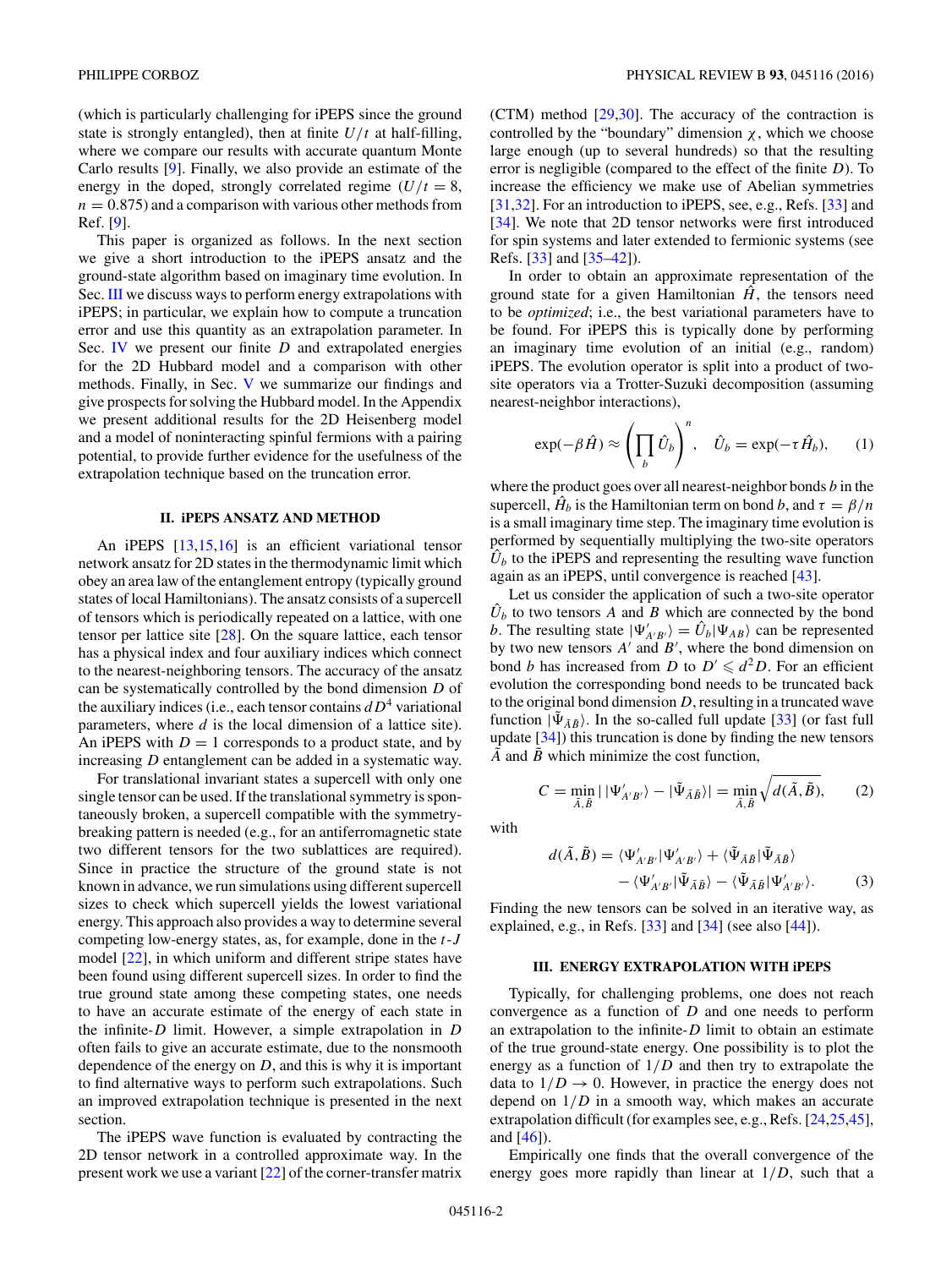<span id="page-3-0"></span>linear extrapolation at 1*/D* (using the largest few values of *D*) provides a lower bound  $E_l$  of the true ground-state energy. Since the method is variational, the energy for the largest value of *D* corresponds to an upper bound *Eu*. In practice a crude estimate of the energy can be obtained from the mean value  $E_m = (E_u + E_l)/2$  with an error bar of  $\Delta = (E_u - E_l)/2$ . Examples of these estimates are given in the next section. While this approach can provide a reasonable guess of the exact energy, a more accurate and controlled extrapolation would be highly desirable.

In DMRG simulations energy extrapolations are typically much more accurate with extrapolation in the truncation error  $\epsilon$ , corresponding to the sum of the discarded squared singular values in the two-site variational optimization [\[47\]](#page-7-0). In simple words, the truncation error measures how far away the state is from the true ground state, which is reached if  $\epsilon$  goes to 0. The question is now whether a similar quantity could also be used in iPEPS simulations to improve energy extrapolations. The most natural way would be to implement a similar twosite variational optimization algorithm in iPEPS. However, the imaginary time evolution algorithm is more commonly used and more easy to implement, and we therefore aim to define a similar quantity within this approach [\[48\]](#page-7-0).

Let us consider the cost function  $C$  in Eq.  $(2)$ . For the true ground state, which is reached for sufficiently large *D* and  $\beta$ , the cost function *C* is 0. However, if the true ground state is not reached because *D* is too small, then the cost function will reach a certain nonzero value  $C(D, \beta \to \infty)$  for large  $\beta$ . For small  $\tau$  the cost function depends linearly on the time step (to lowest order). We now define the quantity  $w(D) =$  $C(D, \beta \to \infty)/\tau$ , which is independent of  $\tau$  (for small  $\tau$ ) and decreases monotonously with *D*. This quantity *w* measures the truncation error when approximating an iPEPS with an enlarged bond dimension  $D^{\prime}$  on a bond,  $|\Psi_{A^{\prime}B^{\prime}}^{\prime}\rangle$ , with a new iPEPS with a smaller bond dimension  $D$ ,  $|\tilde{\Psi}_{\tilde{A}\tilde{B}}\rangle$ . Thus, *w* plays a role similar to that of the truncation error  $\epsilon$  in DMRG simulations.

*A priori* we do not know how the energy depends on *w*, in contrast to DMRG simulations, where the energy converges linearly in the truncation error for sufficiently large bond dimensions (after a suitable number of finite-system sweeps). Nevertheless, we find here that the energy depends on *w* in a much more regular way than on 1*/D*, such that an extrapolation in *w* using a polynomial fit to the data provides an improved estimate of the exact energy in the  $w \to 0$  limit. This is illustrated with several examples for the Hubbard model in the next section.

#### **IV. BENCHMARKS: 2D HUBBARD MODEL**

As a benchmark we consider the single-band 2D Hubbard model with only nearest-neighbor hoppings,

$$
\hat{H} = -t \sum_{\langle i,j,\sigma \rangle} (\hat{c}_{i\sigma}^{\dagger} \hat{c}_{j\sigma} + \text{H.c.}) + U \sum_{i} \hat{n}_{i\uparrow} \hat{n}_{i\downarrow}, \qquad (4)
$$

where  $\hat{c}^{\dagger}_{i\sigma}$  ( $\hat{c}_{i\sigma}$ ) creates (annihilates) an electron with spin  $\sigma =$  $\{\uparrow, \downarrow\}$  at site *i*,  $\hat{n}_{i\sigma} = \hat{c}_{i\sigma}^{\dagger} \hat{c}_{i\sigma}$  is the number operator, *U* is the on-site repulsion, and *t* is the hopping amplitude.

In the following we first present the iPEPS results in the noninteracting case  $U/t = 0$  at half-filling  $(n = 1)$ , which can be exactly solved. For the interacting case  $U/t > 0$  we make a comparison with several other methods from the recent stateof-the-art benchmark paper by LeBlanc *et al.* [\[9\]](#page-7-0), including auxiliary-field quantum Monte Carlo (AFQMC), densitymatrix embedding theory (DMET), DMRG, and FNMC. We first consider the half-filled case for  $U/t = 4$  and  $U/t = 8$ , which can be accurately solved by AFQMC simulations since there is no sign problem at half-filling. Finally, results for the doped case  $n = 0.875$  in the strongly correlated regime  $U/t = 8$  are presented and compared to the best available data. All energies are given in units of *t*.

#### A.  $U/t = 0$  at half-filling

It is known that 2D free fermionic systems with a 1D Fermi surface have a multiplicative logarithmic correction to the area law of the entanglement entropy [\[21\]](#page-7-0). Since an iPEPS can only reproduce an area law this case poses a particular challenge and we do not expect to obtain the exact result for finite *D* (on an infinite lattice). Nevertheless, since the area law is only weakly violated (in contrast to a volume law), one can still obtain an approximation to the ground state and a variational estimate of the ground-state energy. For example, for  $D = 16$ iPEPS yields an energy per site of  $E = -1.597$ . Compared to the exact result −1*.*6211 *...* , this corresponds to a relative error of  $\approx 1.5\%$ .

The iPEPS energies as a function of 1*/D* are shown in Fig. 1 (squares). One can clearly see how the variational energy improves upon increasing *D*. However, the dependence on 1*/D* is not very regular, which makes an extrapolation in 1*/D* somewhat difficult. As discussed in the previous section we can obtain a lower bound, *El*, of the ground-state energy by a linear extrapolation of the data in 1*/D*, whereas the value at the largest *D* corresponds to a variational upper bound, *Eu*. The range of energies estimated in this way is [−1*.*597*,* − 1*.*636],



FIG. 1. iPEPS energies as a function of the inverse bond dimension (squares) and as a function of the truncation error *w* (circles) for the noninteracting case  $U/t = 0$ .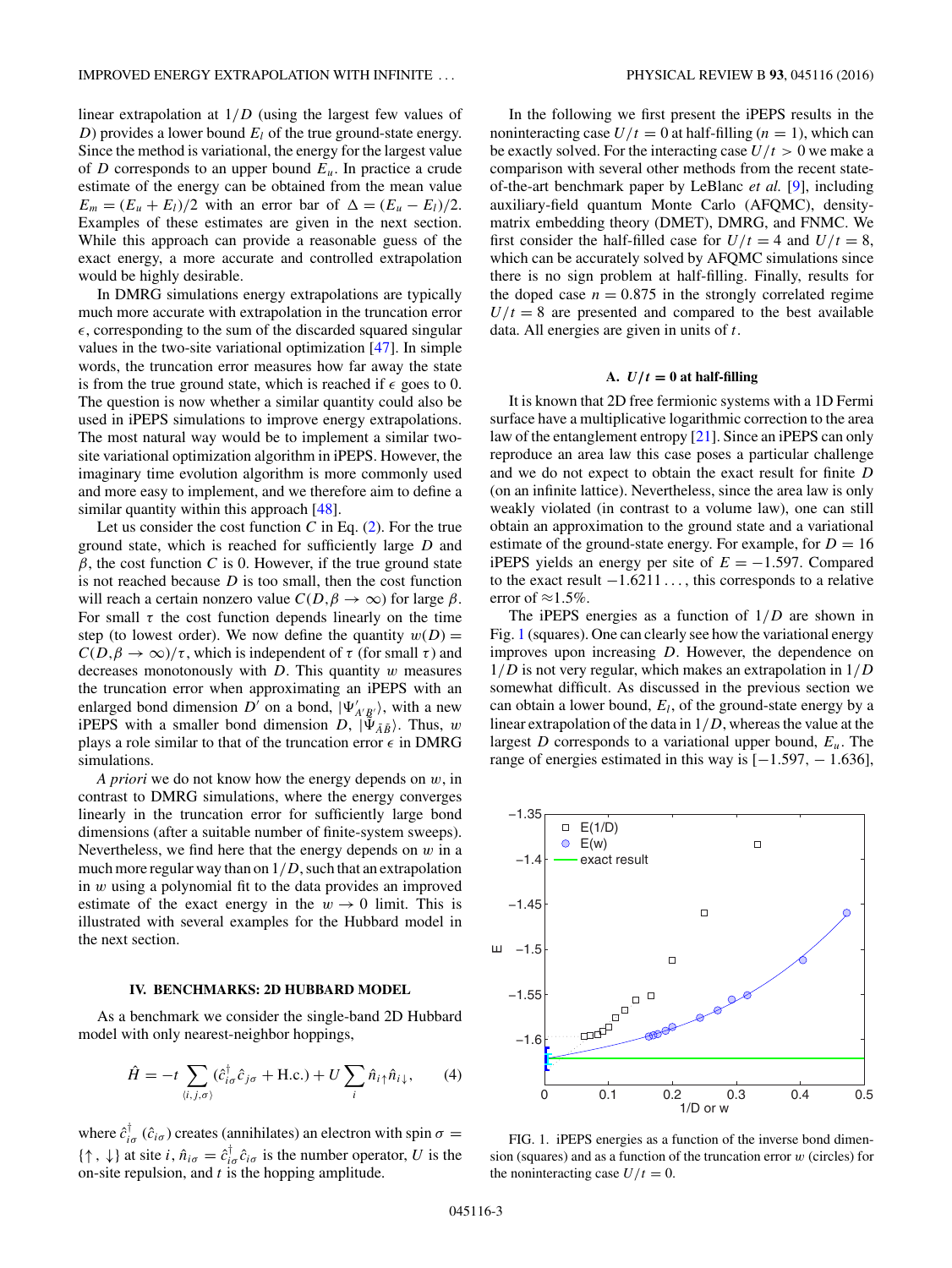which includes the exact value. Based on these data we obtain the estimate  $E_m = -1.616 \pm 0.019$ .

We next consider the iPEPS data plotted as a function of the average truncation error *w* (circles in Fig. [1\)](#page-3-0). One can clearly observe a smoother dependence in the  $E(w)$  than in the  $E(1/D)$  data. Fitting the data with a third-order polynomial yields an energy  $E_w = -1.6217$  in the limit  $w \to 0$ , which is close to the exact energy. As an estimate of the error we take half the difference between the lowest variational energy and the extrapolated value,  $\Delta = (E_u - E_w)/2 = 0.012$ , shown by the dark-blue error bar in Fig. [1.](#page-3-0) As an alternative estimate we average over several fits using different ranges of data points, which yields  $\tilde{E}_w = -1.6219$ , with a standard deviation of 0*.*006, shown by the light-blue error bar in Fig. [1.](#page-3-0)

Thus, even in the "worst case" for iPEPS (i.e., free fermionic systems) we can obtain quite an accurate estimate of the ground-state energy based on an extrapolation in the truncation error *w*.

#### **B.**  $U/t = 4$  at half-filling

Next we consider the case  $U/t = 4$  at half-filling, where the ground state is insulating and exhibits antiferromagnetic long-range order. Since there is no 1D Fermi surface as in the  $U/t = 0$  case, we expect the ground state to be less entangled (obeying an area law). This is reflected in the higher accuracy of the ground-state energy obtained with iPEPS and in the smaller truncation error *w* compared to that in the  $U/t = 0$ case. For example, taking  $D = 16$  the relative error (compared to the extrapolated AFQMC result [\[9\]](#page-7-0),  $-0.8603 \pm 0.0002$ ) is of the order of 0*.*14%, i.e., an order of magnitude better than the *U/t* = 0 result. The truncation error is  $w(D = 16) \sim 0.05$ , compared to  $w(D = 16) \sim 0.16$  in the  $U/t = 0$  case.

The iPEPS energies exhibit a rather irregular behavior as a function of  $1/D$ , shown by the squares in Fig. 2. A linear fit using the five largest *D* values yields the lower bound  $E_l = -0.8610$ . Computing an estimate based on the  $1/D$ extrapolation as in the  $U/t = 0$  case yields  $-0.8602 \pm 0.0008$ , in agreement with the AFQMC result.

The energies as a function of *w* (circles) exhibit a more regular behavior, as previously observed in the  $U/t = 0$  case. A third-order polynomial fit including all data points yields  $E_w = -0.8603 \pm 0.0005$ . If we average again over several fits using different ranges of data points, we obtain  $E_w =$  $-0.8604 \pm 0.0005$ , in agreement with the AFOMC result.

Our data are also in agreement with the extrapolated DMET and DMRG results, shown in Fig. 2, with a comparable error bar.

#### **C.**  $U/t = 8$  at half-filling

As we move away from the noninteracting limit, iPEPS becomes more accurate (in contrast to weak-coupling approaches). For  $U/t = 8$ ,  $D = 16$  the energy is  $-0.52415$ . The relative error compared to the AFQMC result (−0*.*5247 ± 0*.*0002) is small, only 0*.*1%. Thus, even without using any extrapolation we already obtain a remarkably accurate result in the thermodynamic limit.

The iPEPS estimate in the infinite-*D* limit based on the 1*/D* extrapolation is −0*.*5246 ± 0*.*0005 (using the four largest



FIG. 2. iPEPS results for the energy for  $U/t = 4$  at half-filling  $(n = 1)$  as a function of  $1/D$  (squares) and *w* (circles), in comparison with the results from other methods (extrapolated to the thermodynamic limit). The reference value obtained from AFQMC is shown by the thick solid (green) line, with the error bar indicated by the dashed lines.

*D* values) and  $-0.5250 \pm 0.0008$  (using the five largest *D* values), in agreement with the AFQMC result.

Also here, the  $E(w)$  curve is much smoother than the  $E(1/D)$  data, shown in Fig. 3. A third-order polynomial fit yields  $E_w = -0.5244 \pm 0.0001$ , which is slightly higher but still compatible with the AFQMC result. (A similar result is obtained by taking the average over several fits.) Compared to the other methods iPEPS shows the best agreement with the AFQMC data: DMRG is slightly too high  $(-0.5241 \pm$ 0*.*0001), DMET has a large error bar (−0*.*5234 ± 0*.*001), and the FNMC estimate is too high  $(-0.52315 \pm 0.00005)$ .



FIG. 3. iPEPS results for the energy for  $U/t = 8$  at half-filling  $(n = 1)$  in comparison with results of other methods.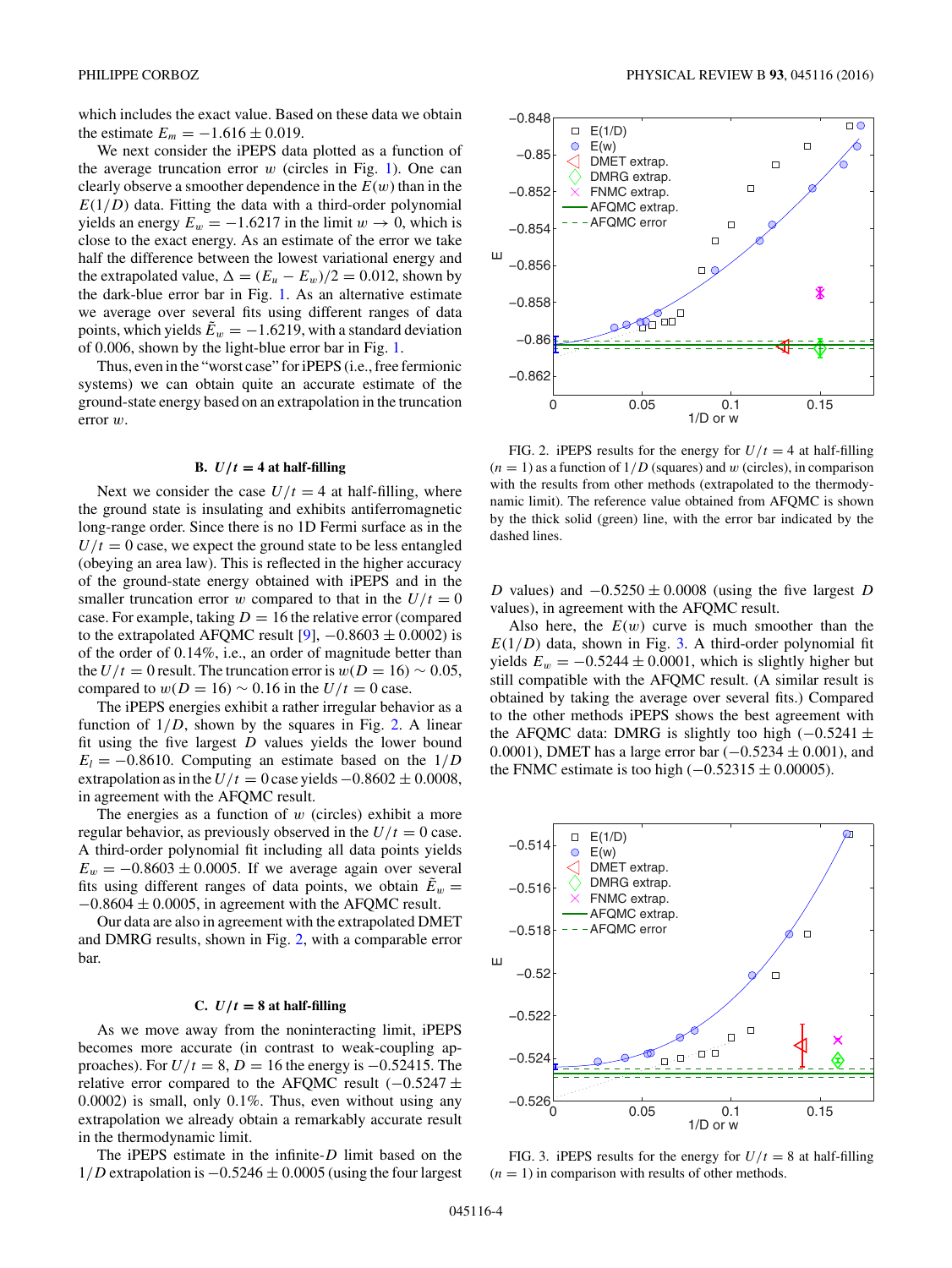<span id="page-5-0"></span>

FIG. 4. iPEPS energy of a vertical stripe with period 5 and a diagonal stripe with period 16 for the doped Hubbard model in the strongly correlated regime  $(U/t = 8, n = 0.875)$  in comparison with those found using other methods.

#### **D.** Doped case for  $U/t = 8$

Finally, in Fig. 4 we present results in the doped, strongly correlated regime for  $U/t = 8$  and  $n = 0.875$ , for which AFQMC is no longer exact due to a strong sign problem. Determining the ground state in this regime is one of the fundamental open problems in the field of strongly correlated systems. The main reason why this is so challenging is that there are many different states which are energetically very strongly competing (e.g., uniform superconducting states or different types of stripe states), which explains why different state-of-the-art methods yield different answers for the physics in this regime (see, e.g., Ref. [\[9\]](#page-7-0)).

One of the main advantages of iPEPS is that the different competing states can be obtained by using different supercell sizes, and the properties of these states (e.g., order parameters) can then be studied individually for each low-energy state. This was done, for example, in Ref. [\[22\]](#page-7-0) for the *t*-*J* model (an effective model of the Hubbard model in the strongly interacting limit), where, e.g., a uniform *d*-wave superconducting state with coexisting antiferromagnetic order is found by using a two-site supercell or a period-5 stripe in a  $5 \times 2$  supercell. In order to identify the true ground state among these competing states, one needs to compare their extrapolated energies, and this why an accurate extrapolation of the energy is important.

A systematic study of all possible supercell sizes and a discussion of the physics of all the competing states are beyond the scope of this paper and left for future work. Instead we illustrate here the advantage of the improved extrapolation technique by comparing the energies of two competing states: a vertical-stripe state with period 5, with charge and spin orders coexisting with superconductivity, and a (nonsuperconducting) diagonal-stripe state with period 16, with one hole per unit length per stripe.

If we consider the energies plotted as a function of 1*/D*, shown in Fig. 4, we can observe that for a given *D* the diagonal stripe state has a lower variational energy than the vertical stripe state. However, since the energies of both states are still rapidly decreasing with increasing *D* it is hard to predict which state is lower in energy in the large-*D* limit based on a 1/*D* extrapolation, which yields  $E_m = -0.763 \pm 0.010$  and  $E_m = -0.764 \pm 0.015$  for the vertical and diagonal stripe, respectively. These values lie very close and have a large overlapping error bar.

If, however, we use the truncation error *w* as an extrapolation parameter, we can obtain a much clearer distinction between the two states. The extrapolation in *w* yields  $E_w =$  $-0.7637 \pm 0.005$  ( $E_w = -0.7577 \pm 0.004$ ) for the vertical (diagonal) stripe; averaging over several fits using different ranges yields  $E_{w} = -0.7633 \pm 0.002$  ( $E_{w} = -0.7581 \pm 0.002$ ) 0*.*0014). Thus, in the large-*D* limit the vertical-stripe state is favored over the diagonal-stripe state.

We next compare our results for the vertical-stripe states with other methods from Ref. [\[9\]](#page-7-0). Our best iPEPS variational energy for  $D = 16$  is  $E = -0.75325$ . This is lower than the best variational result, −0*.*74884, from FNMC for a  $20 \times 20$  system where the FNMC energies are increasing with system size. Thus, the iPEPS clearly provides a lower variational energy in the thermodynamic limit than FNMC, which demonstrates the competitiveness of iPEPS in the doped, strongly correlated regime.

The extrapolated iPEPS energy is comparable to the result obtained with the (approximate) constrained path AFQMC (−0*.*766 ± 0*.*001), the DMRG result (extrapolated in the truncation error) for a finite cylinder of width  $6 (-0.759 \pm 0.004)$ , and the DMET result in a  $5 \times 2$  cell  $(-0.7671)$  [\[49\]](#page-7-0).

#### **V. SUMMARY AND PROSPECTS**

We have presented iPEPS results for the energy of the 2D Hubbard model at half-filling for  $U/t = 0$ , 4, and 8 and away from half-filling for  $U/t = 8$ ,  $n = 0.875$ . In the doped case the variational energies at large bond dimensions are lower than the best available variational Monte Carlo results, which demonstrates that iPEPS is a very competitive variational method in the strongly correlated regime. It is in this challenging and physically relevant region where iPEPS (or 2D tensor networks in general) have the largest potential to go substantially beyond the present state of the art.

In order to obtain an estimate of the exact ground-state energies we propose performing an extrapolation in the truncation error *w*, complementary to the (more crude) extrapolations in 1*/D*, allowing us to compute the ground-state energies with a higher accuracy. At half-filling the extrapolated results agree with the exact value in the noninteracting case and with the accurate AFQMC results for  $U/t = 4$  and  $U/t = 8$ . These extrapolations will play a key role in identifying the true ground state among several competing states (e.g., stripe and uniform states  $[22]$ ) which lie very close in energy. As an example we have provided an estimate of the energy of a (vertical) period-5 stripe for  $U/t = 8$ ,  $n = 0.875$  and shown that the extrapolated energy is lower than that of a period-16 diagonal stripe.

The present iPEPS data have been obtained using modest computational resources. We believe that with large-scale parallel simulations using bond dimensions up to  $D \sim 20...24$ , in combination with the present extrapolation technique,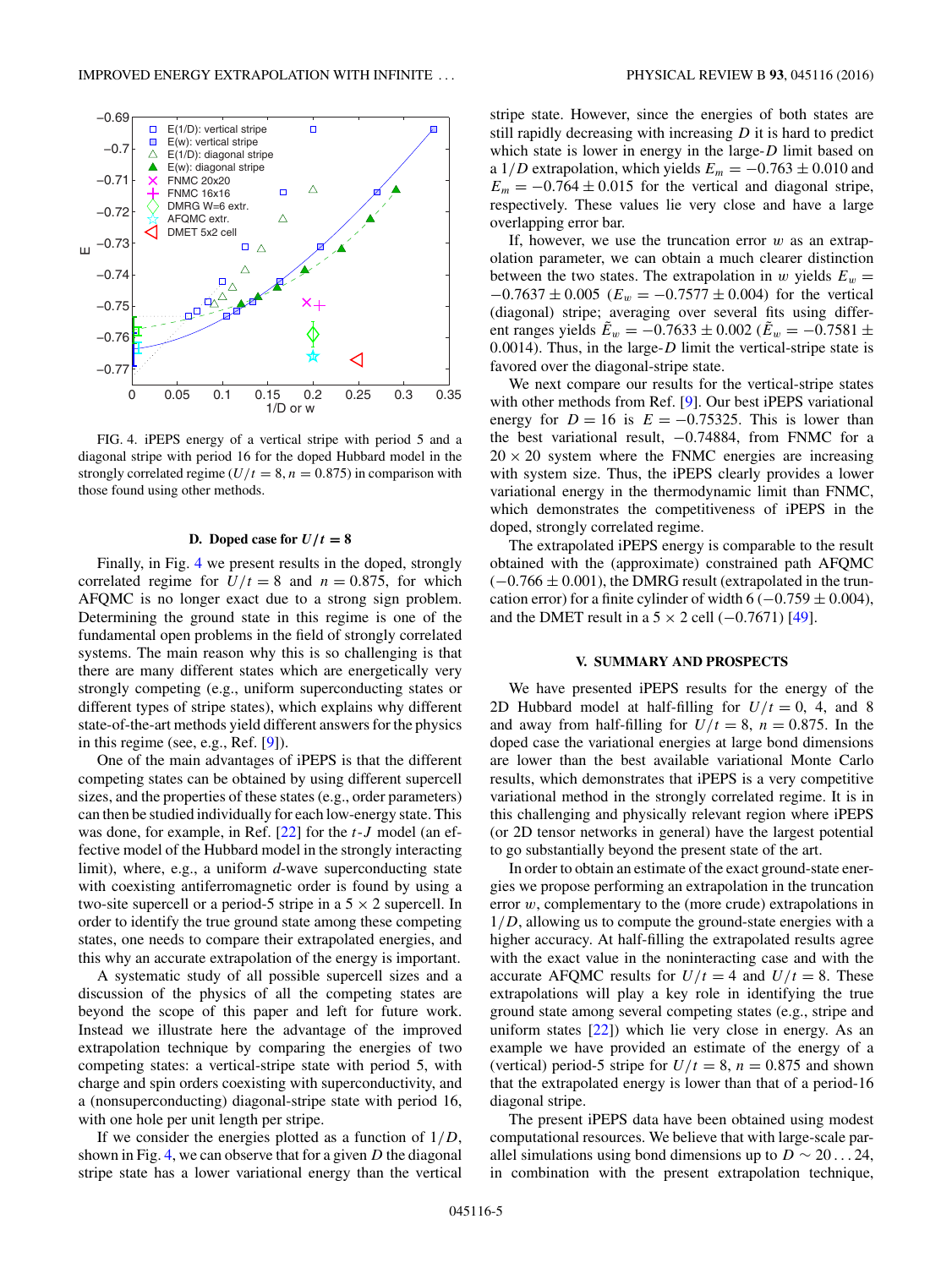the ground-state phase diagram in the strongly correlated regime  $(U/t \ge 6)$  is accessible. Combined with approaches which work best in the weakly correlated regime [\[8,9\]](#page-7-0) and with supporting results from other methods in the strongly correlated regime, the full solution of the 2D Hubbard model seems to be within reach.

#### **ACKNOWLEDGMENTS**

The author acknowledges useful discussions with J. LeBlanc, E. Gull, S. R. White, and G. K.-L. Chan on the benchmark results for the Hubbard model [\[9\]](#page-7-0). This work is part of the D-ITP Consortium, a program of the Netherlands Organization for Scientific Research (NWO) that is funded by the Dutch Ministry of Education, Culture and Science (OCW).

#### **APPENDIX: ADDITIONAL RESULTS**

In order to further demonstrate the usefulness of the energy extrapolation technique based on the truncation error *w* we present additional results for the 2D Heisenberg model and for an exactly solvable model of noninteracting spinful fermions with a pairing potential in this appendix.

#### **1. 2D Heisenberg model**

We consider the 2D  $S = 1/2$  Heisenberg model on a square lattice with Hamiltonian

$$
\hat{H} = J \sum_{\langle i,j \rangle} \mathbf{S}_i \mathbf{S}_j,\tag{A1}
$$

where  $S_i$  is a spin-1/2 operator on site *i*. We set the coupling  $J = 1$ . Since there is no negative sign problem this model can be solved by quantum Monte Carlo, and accurate estimates of the energy can by obtained by an extrapolation of the finite-size data to the thermodynamic limit. The Monte Carlo estimate from Ref. [\[50\]](#page-7-0) is  $E = -0.669437(5)$ , obtained with linear system sizes up to  $L = 16$ . A more precise estimate was presented in Ref. [\[51\]](#page-7-0),  $E = -0.6694421(4)$ , using larger system sizes.

Also in this example the iPEPS energies as a function of 1*/D* show rather irregular behavior, as shown in Fig. 5. Using an 1*/D* extrapolation yields −0*.*66943(6) (using the four largest values of *D*), in agreement with the extrapolated QMC result.

The truncation errors in this example are considerably smaller than for the Hubbard model, indicating that the ground state is less entangled. Also in this case the dependence on *w* is much smoother than that on 1*/D*. A second-order polynomial fit including all data points yields  $E_w = -0.66945(4)$ . A similar result is obtained by averaging over several fits including different ranges of data points.

#### **2. Noninteracting spinful fermions with a pairing potential**

In this section we consider an exactly solvable model of spinful fermions with a nearest-neighbor hopping and a pairing potential term,

$$
\hat{H} = -t \sum_{\langle i,j,\sigma \rangle} (\hat{c}_{i\sigma}^{\dagger} \hat{c}_{j\sigma} + \text{H.c.}) + \sum_{\langle i,j \rangle} \gamma_{ij} (\hat{c}_{i\uparrow}^{\dagger} \hat{c}_{j\downarrow}^{\dagger} - \hat{c}_{i\downarrow}^{\dagger} \hat{c}_{j\uparrow}^{\dagger} + \text{H.c.}),
$$
\n(A2)



FIG. 5. iPEPS energy per site of the 2D Heisenberg model compared to the quantum Monte Carlo result. Note that the truncation error on the *x* axis has been rescaled by a factor of 5 for better visibility.

with  $\gamma_{ij}$  the amplitude of the pairing potential. In the present example we set  $t = 1$ , and  $\gamma_{ij} = \pm 1$  for bonds oriented along the *x* and *y* directions, respectively. The exact energy in the thermodynamic limit is −1*.*35494 *...* .

The iPEPS energies shown in Fig. 6 decrease rapidly with increasing *D*. As a consequence, the linear extrapolation in  $1/D$  leads to an estimate with a very large error range,  $-1.36 \pm 1$ 0*.*01. In contrast, performing an extrapolation in the truncation error yields a much better estimate,  $E_w = -1.3547 \pm 0.002$ , or, when taking the average over several fits,  $\tilde{E}_w = -1.3547 \pm \tilde{E}_w$ 0*.*001.

This example illustrates that estimating the correct energy based on a 1*/D* extrapolation can be hard, even though the exact value lies not far from the energy at the largest bond dimension. Thanks to the much smoother behavior of the *E*(*w*) curve one can obtain a much more accurate estimate using an extrapolation in *w*.



FIG. 6. iPEPS energy per site of an exactly solvable model of spinful fermions compared to the exact result.